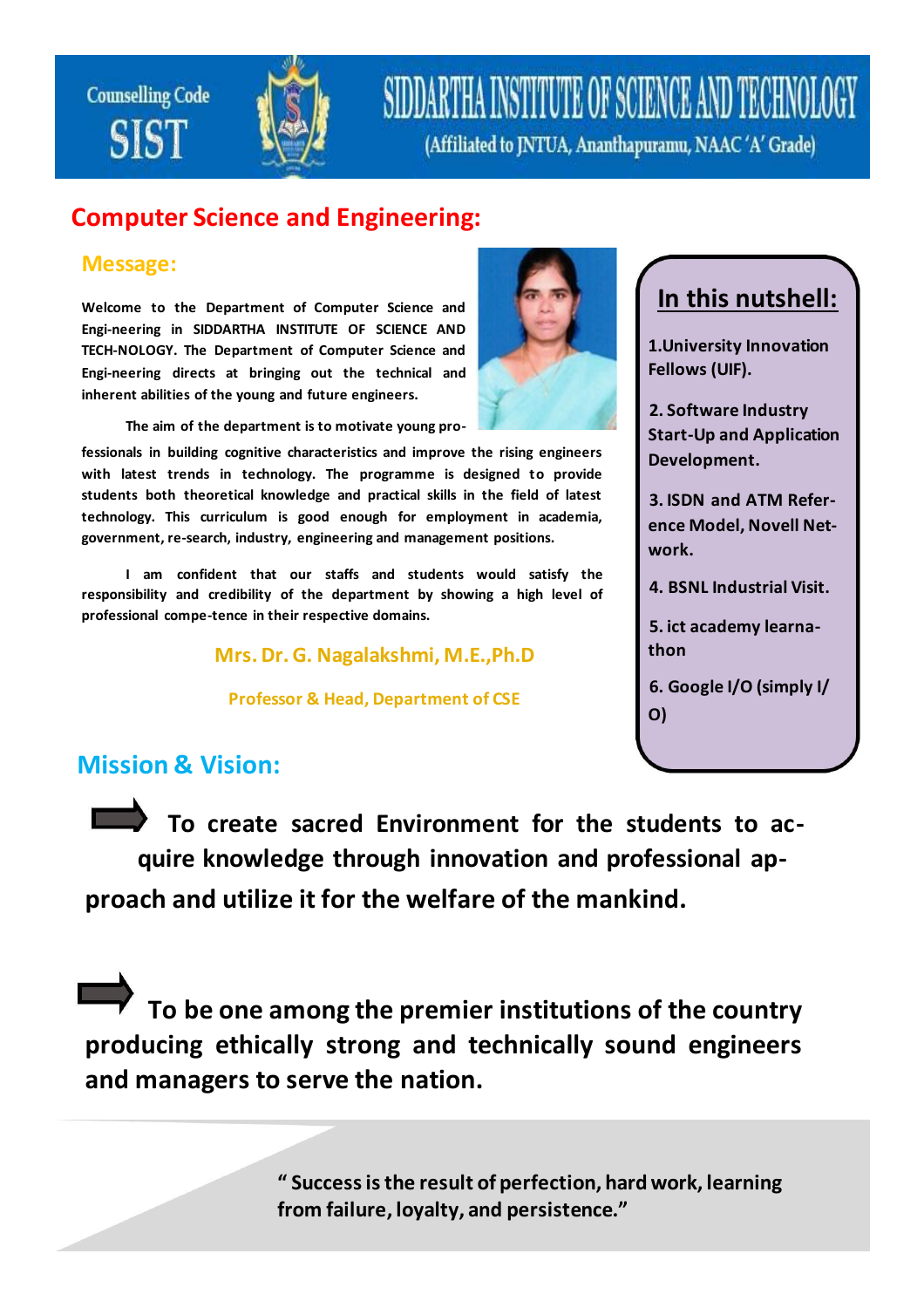#### **HASSO PLATTNER** university innovation **Institute of Design at** fellows **Stanford.**

#### **About the program:**

**The University Innovation Fellows program empowers students to become agents of change at their schools. The Fellows are a global community of students leading a move-ment to ensure that all students gain the necessary attitudes, skills and knowledge re-quired to compete in the economy of the future. These student leaders from schools around the world create new opportunities that help their peers develop an entrepre-neurial mindset, build creative confidence, seize opportunities, define problems and ad-dress global challenges.**



**Our students S asif ali, Divya and Lakshmi prasanna successfully complet-ed their fellowship by completing the given tasks and conducting workshops in our college according to the UIF rules and tried to implement their innova-tions and ideas in our college.**

**After their completion of their fellowship, they successfully attended the meetup held at Stanford in association with Google in California USA. Mean-while they visited silicon valley USA.**

*"Try not to become a man of success. Rather become a man of value." CONDER CONDER CONDER CONDER CONDER CONDER CONDER CONDER CONDER CONDER CONDER CONDER CONDER CONDER CONDER CONDER CONDER CONDER CONDER CONDER CONDER CONDER CONDER CONDER CONDER CONDER CONDER CONDER CONDE*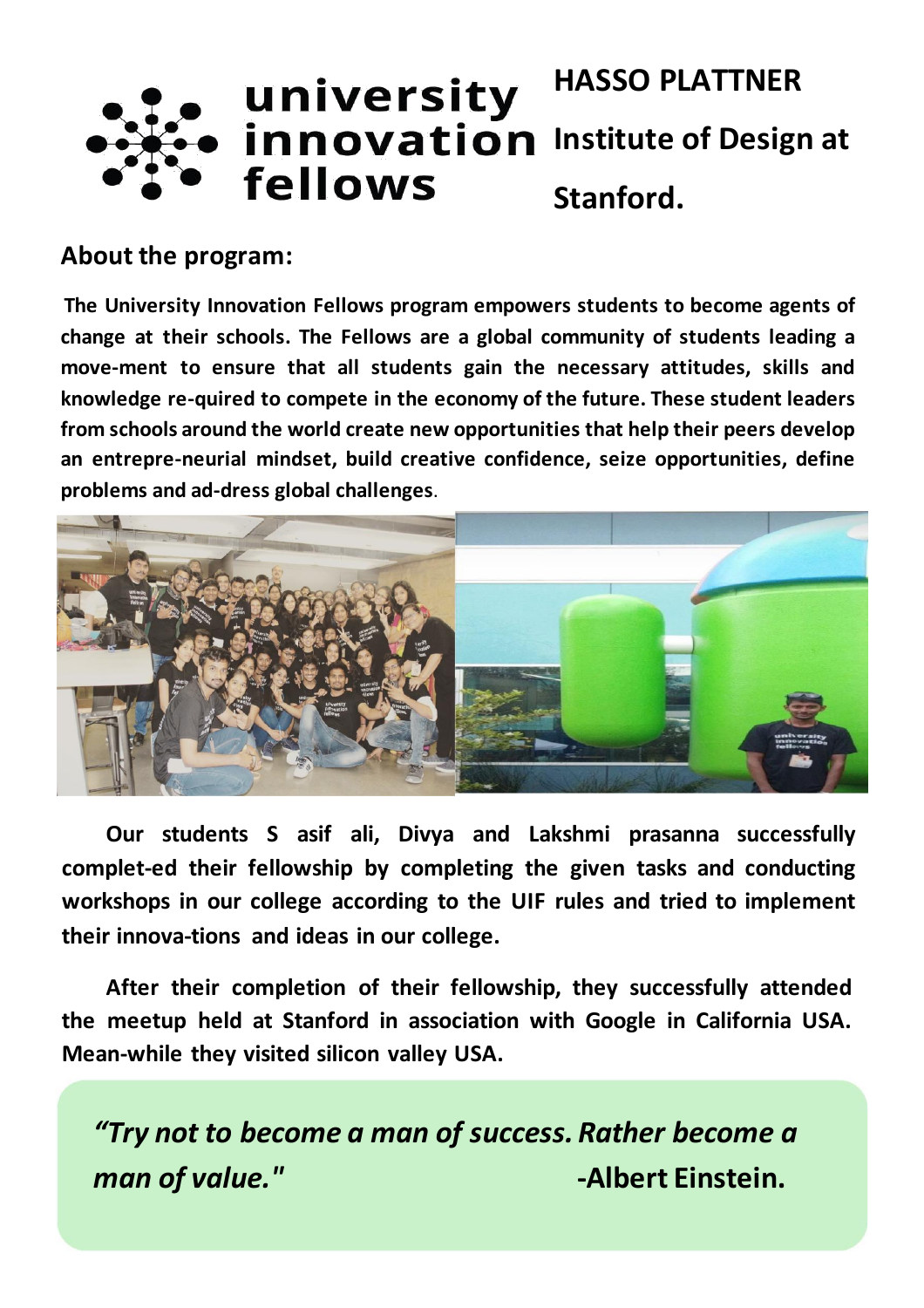### **Software Industry Start-Up and Application Development**



**A Guest Lecture on "Software Industry Start-Up and Applica-tion Development" by Mr. Kumar Varma, Ireland.**

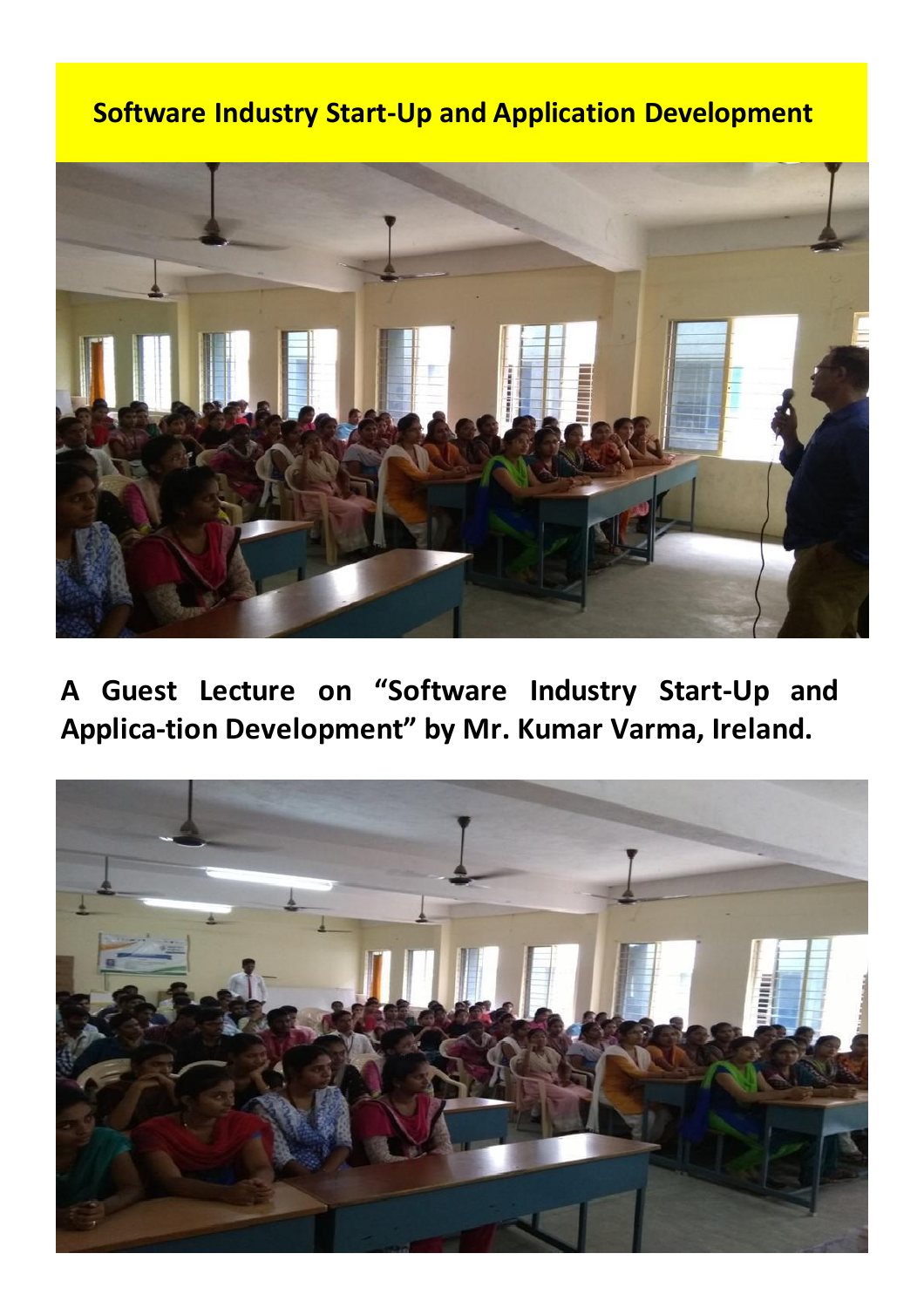## **ISDN and ATM Reference Model, Novell Network**



**Guest Lecture on "ISDN and ATM Reference Model, Novell Network, AAL protocols" by Mr. M Thanigavel, Assistant Professor, Prathyusha Engineering College.**

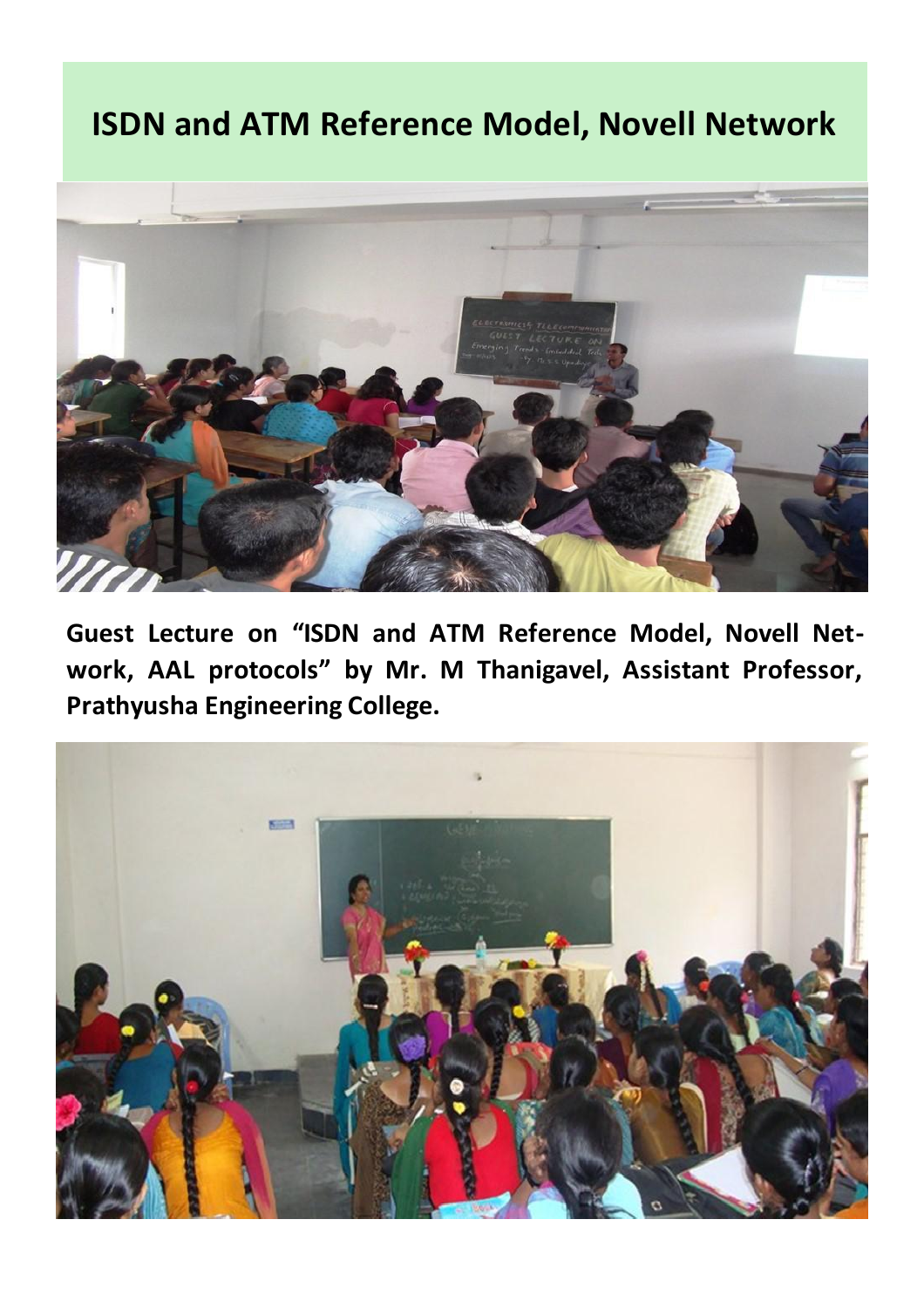# **Industrial Visit**



**A Industrial Visit to BSNL in Mysore to gain the knowledge about functioning of telecommunication along with internet through optic fibre cables and server maintenance.**

### **ICT Academy learnathon**



**The government-backed [ICT Academy](http://www.ictacademy.in/pages/Aboutus.aspx) was established to up-skill and develop the next generation of students and teachers throughout the country. They were tasked with inspiring a more self-directed learning culture among stu-dents and set out to design and deliver a national Learnathon to accelerate learning through gamification.**